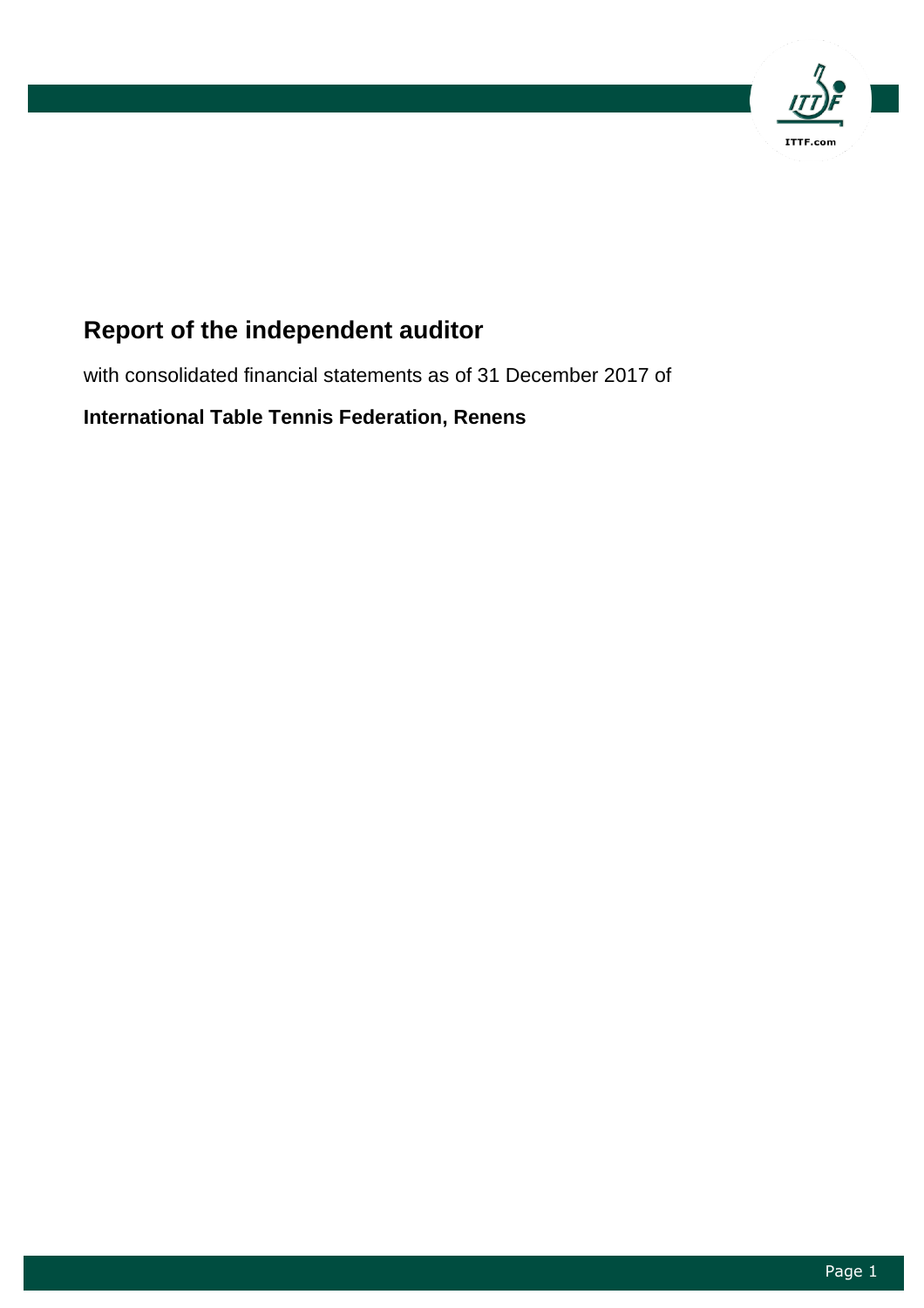

**MAZARS SA** Chemin de Blandonnet 2 CH-1214 Vernier - Geneva

Phone +41 22 708 10 80<br>Fax +41 22 708 10 81 Fax +41 22 708 10 81<br>TVA N° CHE.116.331.176 CHE.116.331.176 www.mazars.ch

## **Report of the statutory auditor to the Board of Directors of International Table Tennis Federation, Renens**

## **Report of the independent auditor on the 2017 consolidated financial statements**

As independent auditor and in accordance with our instructions, we have audited the accompanying consolidated financial statements of International Table Tennis Federation, which comprise the balance sheet, income statement and notes, for the year ended December 31, 2017. The consolidated financial statements for the year ended December 31, 2016 were audited by another auditor whose report, dated May 22, 2017, expressed an unqualified opinion on those financial statements.

#### **Board of Directors' responsibility**

The Board of Directors, represented by the Executive Committee, is responsible for the preparation of the consolidated financial statements in accordance with the requirements of Swiss law and the federation's articles of association. This responsibility includes designing, implementing and maintaining an internal control system relevant to the preparation of consolidated financial statements that are free from material misstatement, whether due to fraud or error. The Board of Directors, represented by the Executive Committee, is further responsible for selecting and applying appropriate accounting policies and making accounting estimates that are reasonable in the circumstances.

#### **Auditor's responsibility**

Our responsibility is to express an opinion on these consolidated financial statements based on our audit. We conducted our audit in accordance with Swiss law and Swiss Auditing Standards. Those standards require that we plan and perform the audit to obtain reasonable assurance whether the consolidated financial statements are free from material misstatement.

An audit involves performing procedures to obtain audit evidence about the amounts and disclosures in the consolidated financial statements. The procedures selected depend on the auditor's judgment, including the assessment of the risks of material misstatement of the consolidated financial statements, whether due to fraud or error. In making those risk assessments, the auditor considers the internal control system relevant to the entity's preparation of the consolidated financial statements in order to design audit procedures that are appropriate in the circumstances, but not for the purpose of expressing an opinion on the effectiveness of the entity's internal control system. An audit also includes evaluating the appropriateness of the accounting policies used and the reasonableness of accounting estimates made, as well as evaluating the overall presentation of the consolidated financial statements. We believe that the audit evidence we have obtained is sufficient and appropriate to provide a basis for our audit opinion.



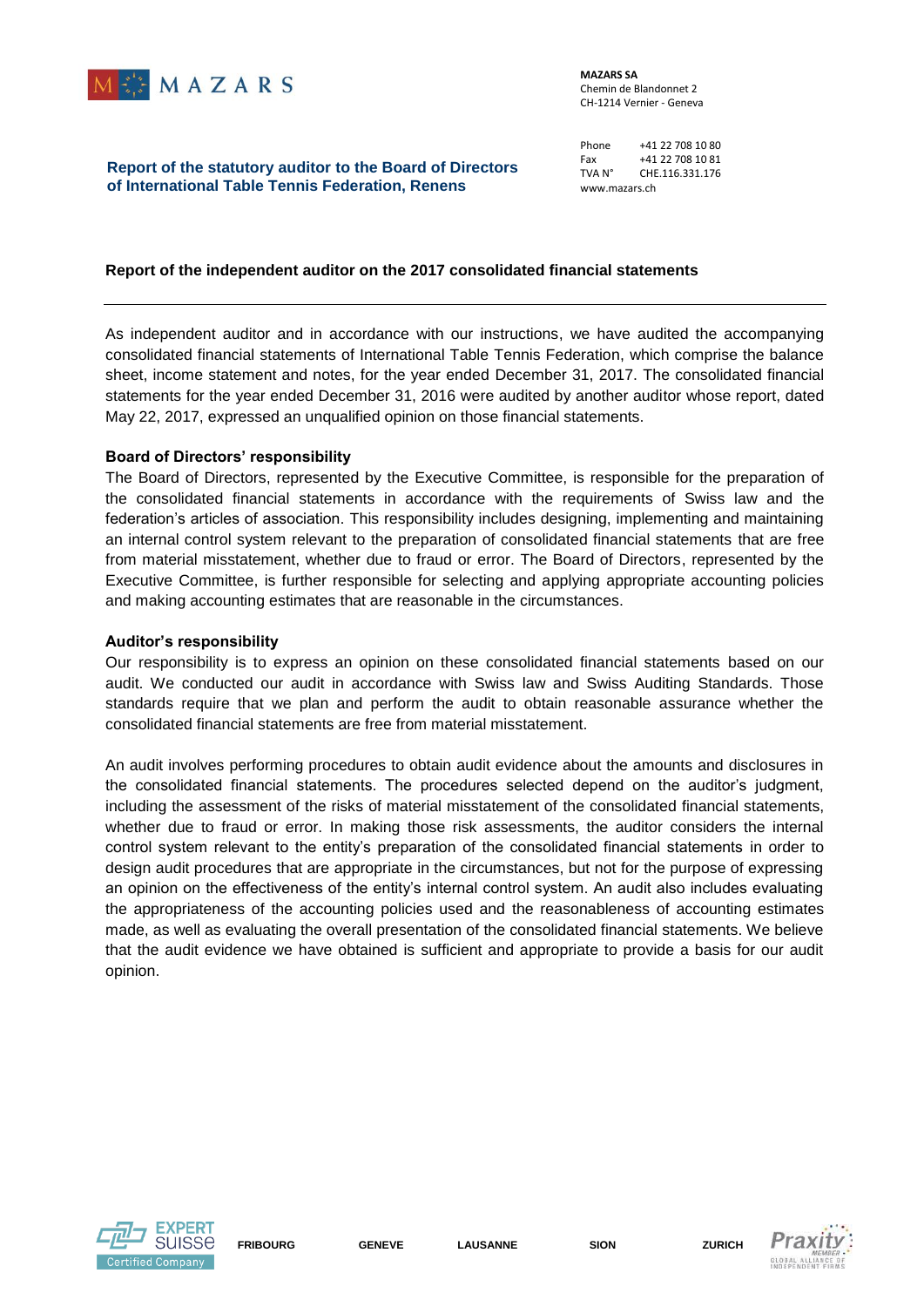

## **Opinion**

In our opinion, the consolidated financial statements for the year ended December 31, 2017 comply with Swiss law, the federation's articles of association and the consolidation and valuation principles as set out in the notes.

# **MAZARS SA**

Holdware Q

Michael Ackermann **Sébastien Gianelli** Licensed audit expert **Licensed audit expert** (Auditor in charge)

Lausanne, April 23, 2018

Enclosure

Consolidated financial statements (balance sheet, income statement and notes)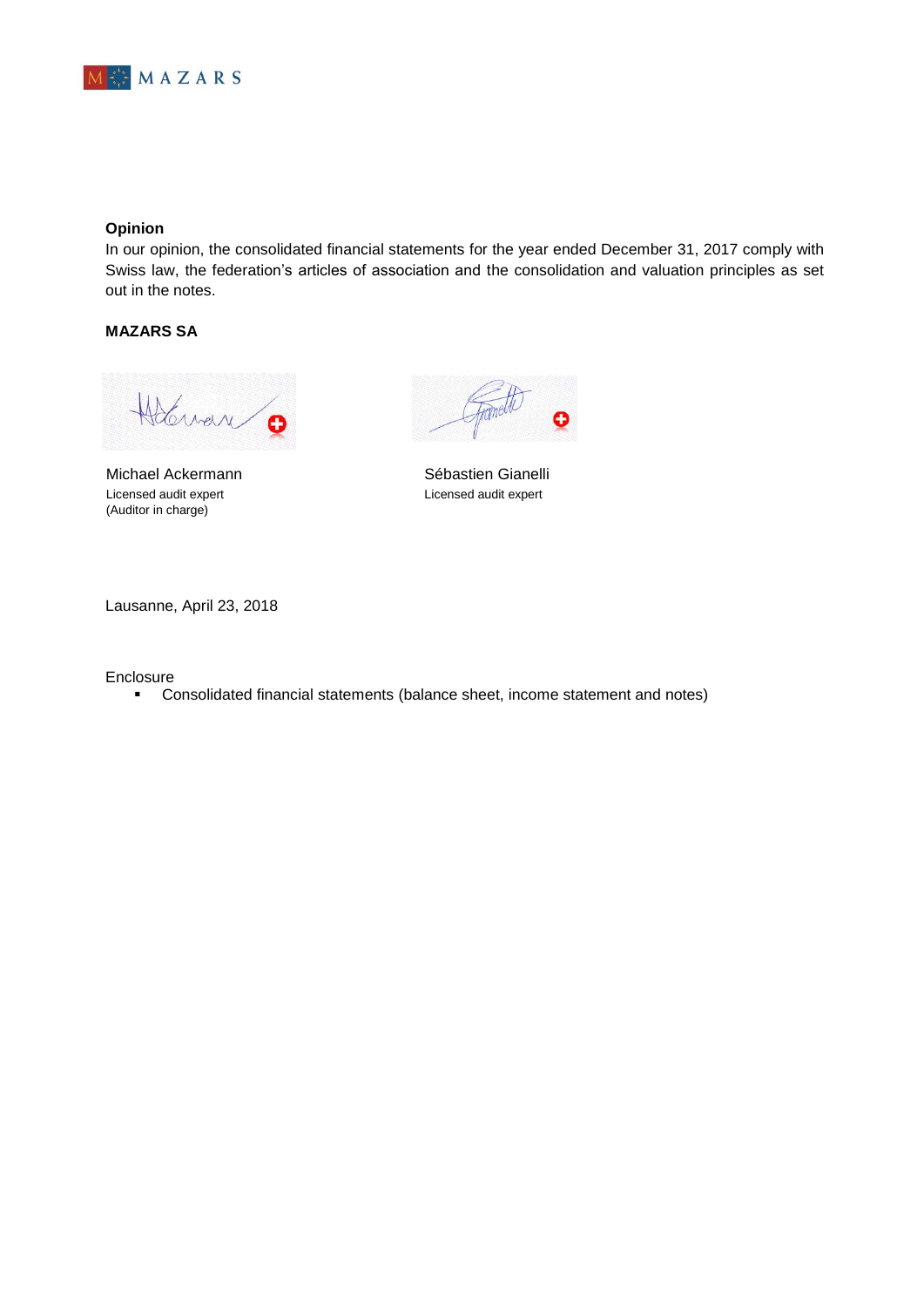

# **Consolidated balance sheet at December 31, 2017**

(in USD)

|                                                | <b>Note</b>  | 2017       | 2016*      |
|------------------------------------------------|--------------|------------|------------|
| <b>Current Assets</b>                          |              |            |            |
| Cash and cash equivalents                      | 5            | 9,089,172  | 23,736,990 |
| <b>Term Deposits</b>                           |              | 7,200,000  |            |
| <b>Trade Receivables</b>                       | 6            | 3,342,381  | 594,841    |
| Prepaid expense                                |              | 208,450    | 59,625     |
| <b>Total Current Assets</b>                    |              | 19,840,003 | 24,391,457 |
| <b>Non-Current Assets</b>                      |              |            |            |
| Term Deposit - Museum Fund                     | 5, 7         | 1,200,000  | 800,000    |
|                                                |              | 1,200,000  | 800,000    |
|                                                |              |            |            |
| <b>Capital Assets</b><br>Tangible fixed assets | 8            | 3,563,774  | 3,776,699  |
| Intangible assets                              | $\mathsf{q}$ | 543,330    | 175,943    |
| <b>Total Capital Assets</b>                    |              | 4,107,104  | 3,952,642  |
|                                                |              |            |            |
|                                                |              |            |            |
| <b>Total Assets</b>                            |              | 25,147,108 | 29,144,098 |
| <b>Current Liabilities</b>                     |              |            |            |
| Trade creditors                                |              | 1,533,752  | 1,267,187  |
| Deferred revenues-Olympic funding              | 10           | 14,057,369 | 15,152,201 |
| Deferred income and accrued expense            | 11           | 2,150,098  | 1,745,811  |
| <b>Total current liabilities</b>               |              | 17,741,218 | 18,165,199 |
|                                                |              |            |            |
| <b>Non-Current Liabilities</b>                 |              |            |            |
| <b>ITTF Museum Fund</b>                        | 7            | 1,200,000  | 800,000    |
| <b>Total current liabilities</b>               |              | 1,200,000  | 800,000    |
| <b>Equity</b>                                  |              |            |            |
| Unrestricted funds                             | 12           | 6,219,221  | 10,585,251 |
| Currency translation adjustments               | 12           | (13, 333)  | (406, 353) |
| <b>Total Equity</b>                            |              | 6,205,888  | 10,178,899 |
| <b>Total Liabilities and Equity</b>            |              | 25,147,108 | 29,144,098 |
|                                                |              |            |            |

\*restated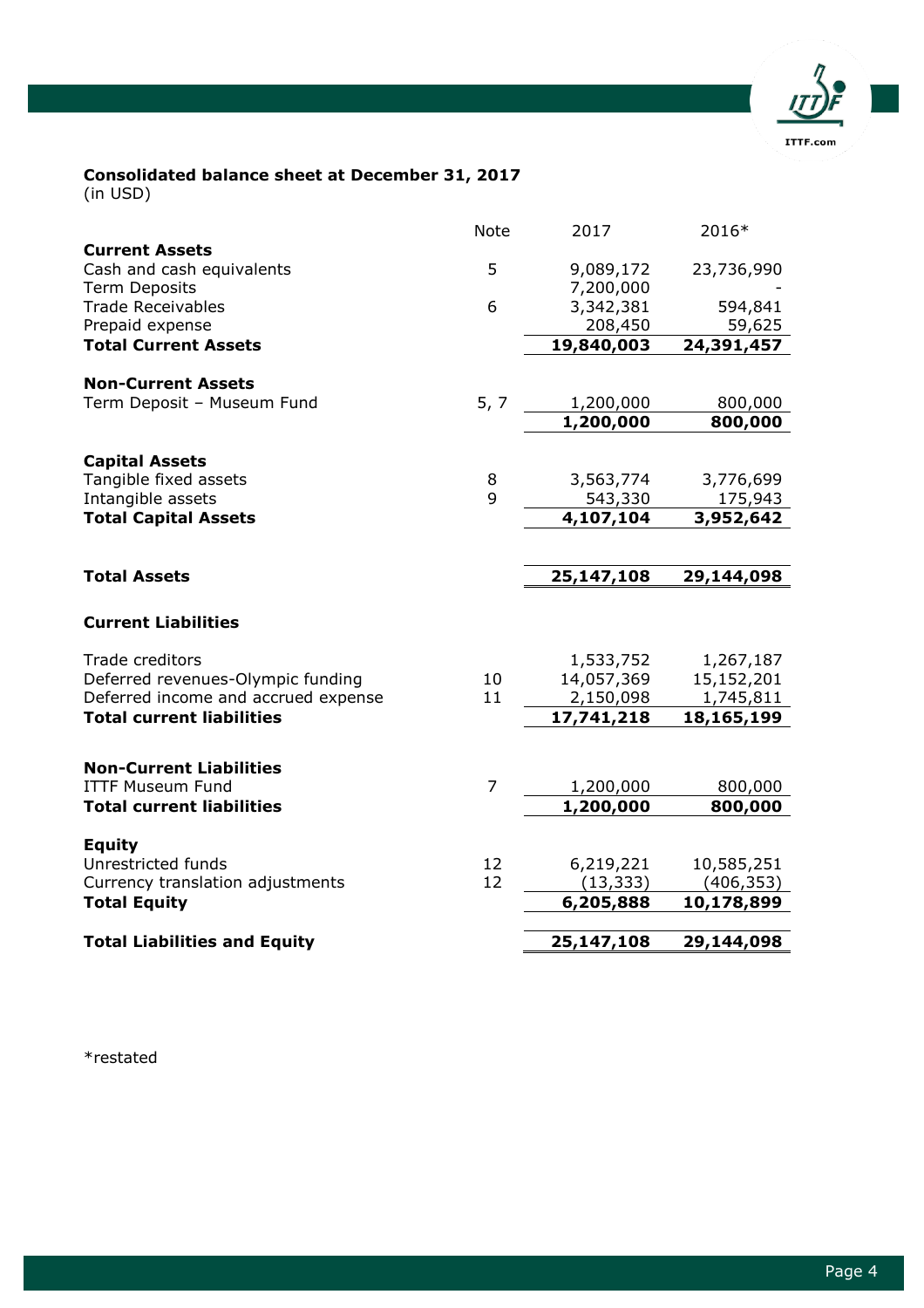

# **Consolidated statement of income and expenditure for the year ended December 31, 2017**

(in USD)

|                                      | <b>Note</b> | 2017           | 2016*          |
|--------------------------------------|-------------|----------------|----------------|
| <b>Income</b>                        |             |                |                |
| Marketing rights                     | 13          | 13,839,339     | 6,975,238      |
| Olympic fund                         | 10          | 3,000,000      | 2,700,000      |
| Competitions                         | 14          | 225,715        | 150,721        |
| High Performance & Development       | 15          | 434,740        | 307,030        |
| Equipment Approval Fees              | 16          | 1,251,466      | 1,263,457      |
| Membership fees                      |             | 33,900         | 22,950         |
| Other income                         | 17          | 334,416        | 312,060        |
| <b>Total Income</b>                  |             | 19,119,576     | 11,731,456     |
|                                      |             |                |                |
| <b>Expenses</b>                      |             |                |                |
| Competitions                         | 18          | (6,733,278)    | (4,724,526)    |
| Marketing expenses                   | 19          | (10, 569, 094) | (882, 480)     |
| Administration expenses              | 20          | (3, 292, 494)  | (1,934,325)    |
| High Performance & Development       | 21          | (1,820,786)    | (1, 579, 150)  |
| Governance                           | 22          | (673, 255)     | (515, 588)     |
| Equipment                            | 23          | (134, 040)     | (213, 332)     |
| Olympics & Paralympics               | 24          | (2,930)        | (619, 022)     |
| Foreign Currency Gains and (Losses)  | 26          | (63, 054)      | 307,632        |
| <b>Total Expenses</b>                |             | (23, 288, 931) | (10, 160, 791) |
|                                      |             |                |                |
| Net profit $/$ (loss) for the period |             | (4, 169, 355)  | 1,570,666      |

\*restated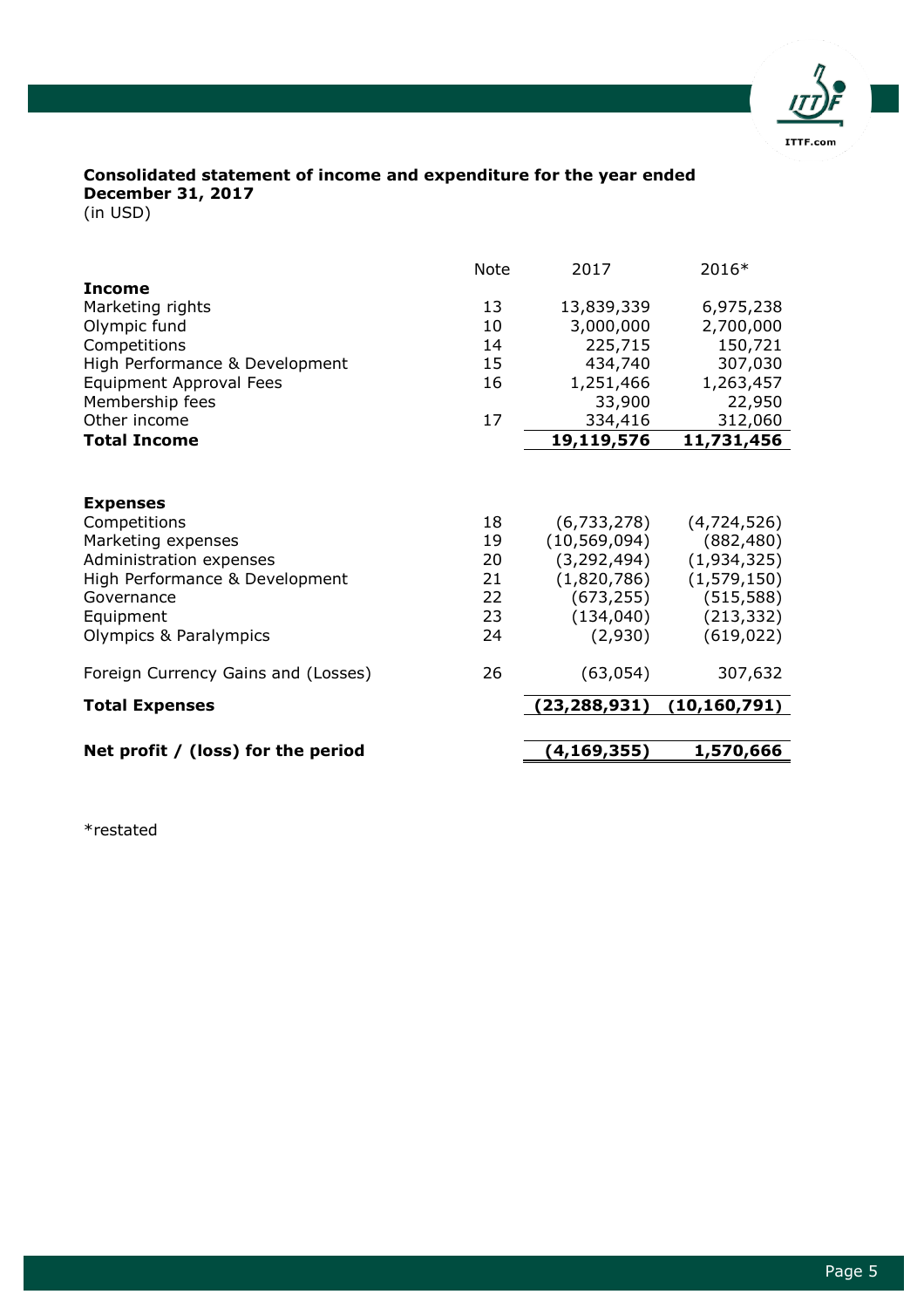

# **Notes to the consolidated financial statements 2017**

#### **1. Activity**

The International Table Tennis Federation (ITTF), domiciled in Renens/Lausanne, Switzerland, is an international non-governmental not-for-profit organisation in the form of an association with the status of a legal person. The objectives of the Federation are:

**a)** to develop the spirit of friendship and mutual assistance among affiliated table tennis associations and players;

**b)** to regulate relations between affiliated table tennis associations and between table tennis associations and other organizations;

**c)** to seek continual improvement in the technical standard of table tennis and in the extent of participation in the sport throughout the world;

**d)** to foster friendly sporting competition and to eliminate unfair and unsporting practices;

**e)** to establish and maintain the Laws of Table Tennis and the Regulations for international Competitions;

**f)** to publish the standard text of the Rules, consisting of the Constitution, the Laws and the Regulations;

**g)** to encourage the publication of the Rules in other languages and to check the accuracy of such publications;

**h)** to promote and to supervise World and Olympic title competitions; and

**i)** to employ the funds of the ITTF as may be expedient in the interests of international table tennis.

**j)** to endeavor to increase participation at all levels, to enhance the popularity of the sport, to develop new sources of revenue and to manage the sport through a systematic planning process.

**k)** to encourage players, coaches and officials to present the sport positively in the best ways so as to enhance its image.

**l)** to encourage and to support the promotion of women in sport at all levels and to ensure significant representation of women in ITTF Committees, Commissions and Working Groups.

In addition to the activities of the ITTF Lausanne, these consolidated financial statements include the activities of International Table Tennis Federation Asia-Pacific Ltd, Singapore (ITTF Singapore) and of International Table Tennis Federation Ottawa (ITTF Ottawa).

## **2. Summary of significant accounting policies**

**2.1** Basis of accounting

The financial statements of ITTF are presented in accordance with the Swiss Code of Obligations (title 32 of the Swiss Code of Obligations deals with the commercial accounting and financial reporting) and the significant accounting policies described below, which have been consistently applied to the years presented, unless otherwise stated. The financial statements are prepared under the historical cost convention.

Transactions and balances among the consolidated organisations have been eliminated.

These consolidated financial statements will be approved by the Finance Committee of ITTF on 28 April 2018 in representation of the ITTF Board of Directors.

The amounts shown in these consolidated financial statements are presented in US dollars, in view of the international nature of the ITTF's operations and due to the majority of its revenues being earned in that currency.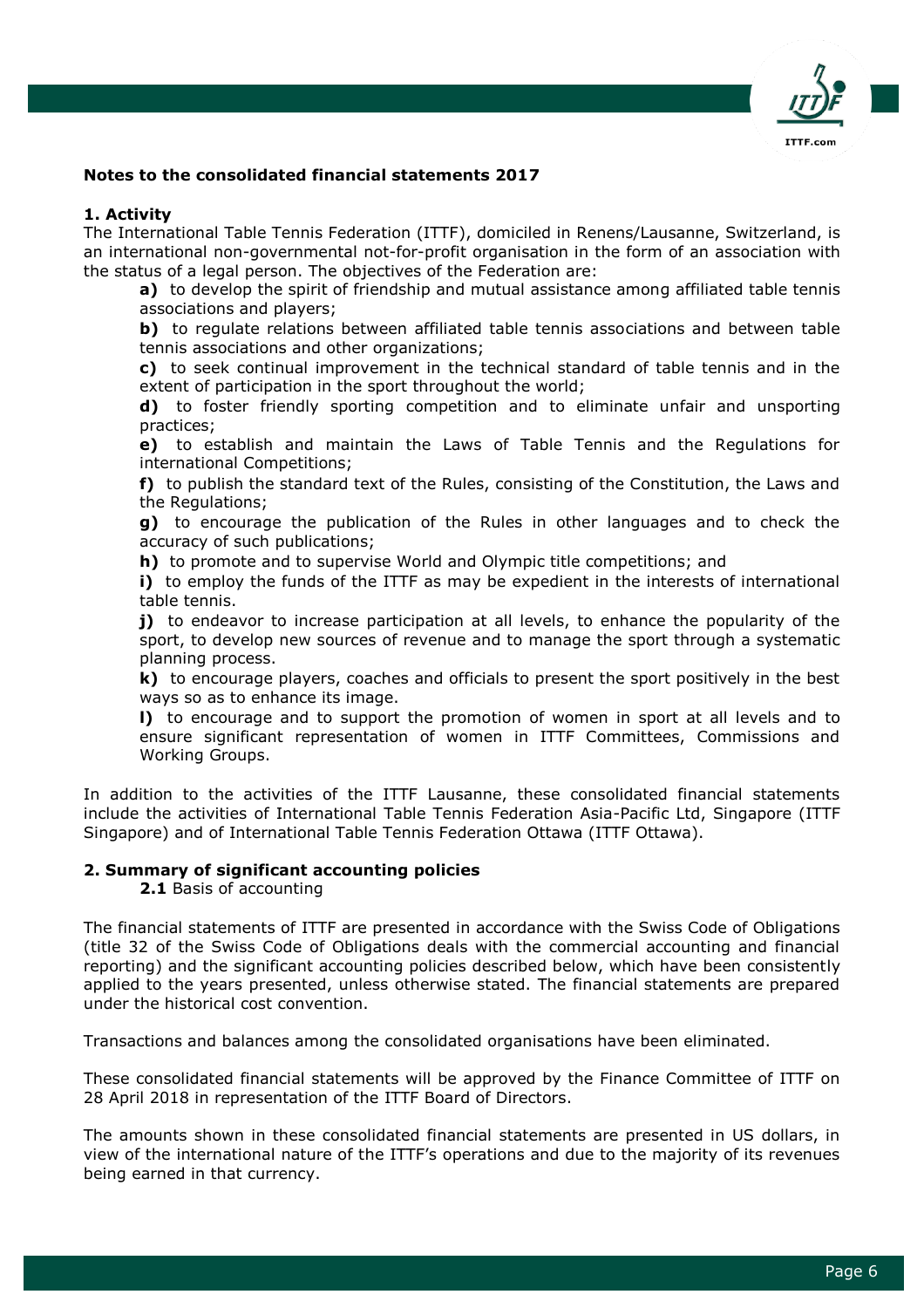

#### **Change in presentation**

There has been a change to the presentation of the financial statements in 2017, which is in relation to presenting a more transparent set of financial statements, based on the key operational areas of the ITTF - Marketing, Competitions, Administration, High Performance & Development, Governance and Olympic related expenses. The presentation has been structured to show each of these areas and the expenses incurred, but also displaying certain elements that cover all areas of key expenses, such as the human resource expenses.

Certain comparative income statements figures have been reclassified to conform to the current year's presentation.

## **Correction of error**

With the change in ITTF governance bodies, a deep review of ITTF main contracts was performed during the year, which lead to a different interpretation on the contract signed in August 2014 with the Shanghai Municipal Education Commission and the Chinese Table Tennis Association. Previously, it was understood by ITTF that the funds being received yearly were able to be declared as revenue. However, upon further understanding of the contract, it became evident that the funds are not only to be maintained in a dedicated bank account but also to be held as an equity guarantee until the maturity of the contract in 2024.

Therefore, both an Asset and Liability has been realised based on the contract, in which the ITTF has setup a Term Deposit asset with the amount of funds which have been received thus far, as well as a liability in relation to the Equity Guarantee.

The 2016 comparative figures have been restated to reflect this change in interpretation and the impact were as follows: USD

| - 800,000  |
|------------|
| $-800,000$ |
| $-400,000$ |
| $-400,000$ |
|            |

#### **2.2** Foreign currencies

The Federation's consolidated financial statements are presented in US dollars, which is the main currency used by the organization. For each entity the Federation determines the functional currency and items included in the financial statements of each entity are measured using that functional currency.

#### i) Transactions and balances

Transactions in foreign currencies are initially recorded by the Federation's entities at their respective functional currency at a fixed exchange rate adjusted on a yearly basis. Monetary assets and liabilities denominated in foreign currencies are translated at the functional currency spot rates of exchange at the reporting date.

Differences arising on settlement or translation of monetary items are recognised in income statement.

Non-monetary items that are measured in terms of historical cost in a foreign currency are translated using the exchange rates at the dates of the initial transactions.

#### ii) Translation

On consolidation, the assets and liabilities of foreign operations are translated into USD at the rate of exchange prevailing at the reporting date and their income statement is translated at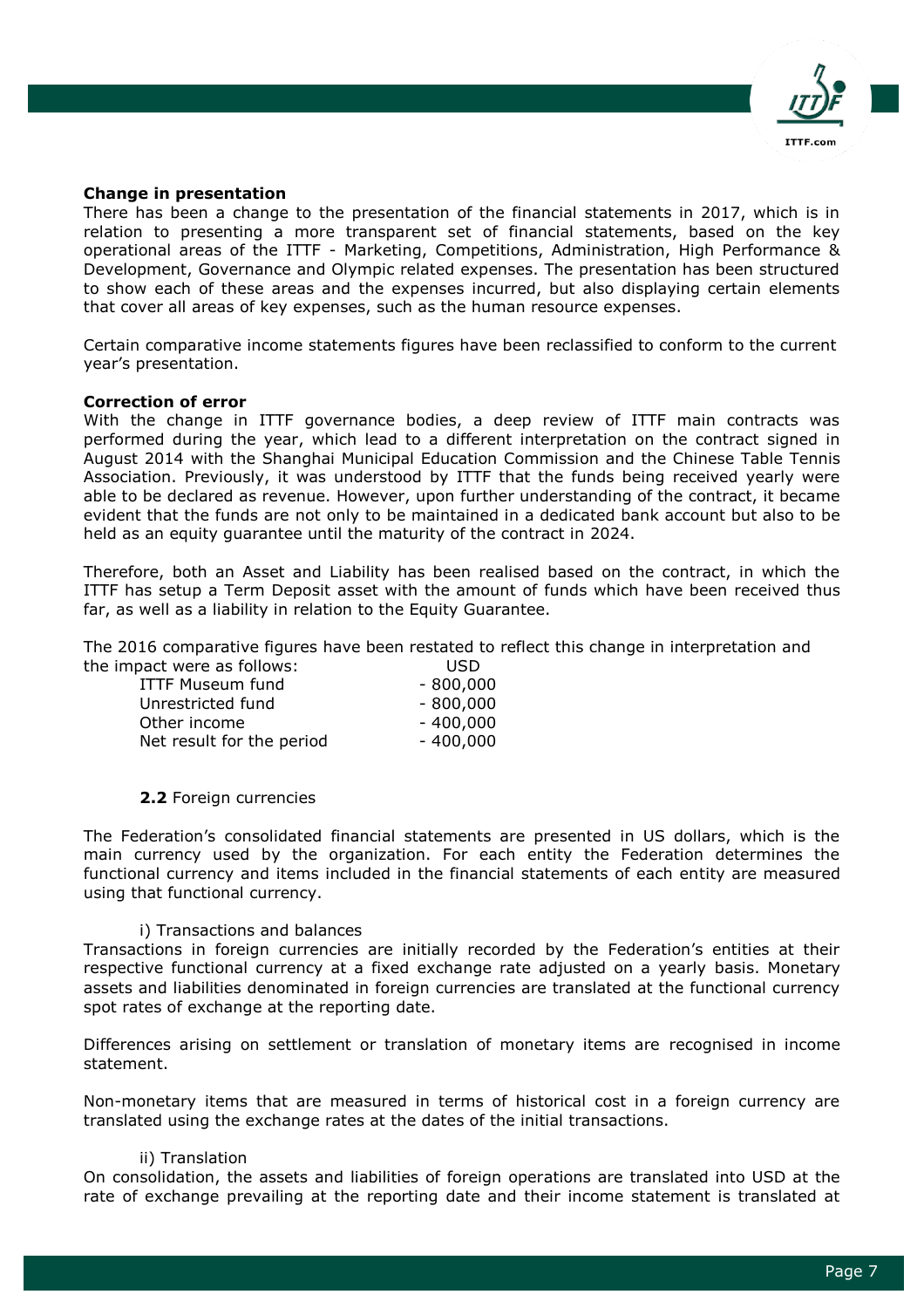

the yearly average rate. The exchange differences arising on translation for consolidation are recognised as equity.

The main exchange rates used are as follows:

| 1 USD against: |           | 2017      |         | 2016     |
|----------------|-----------|-----------|---------|----------|
|                | Average   | Year-end  | Average | Year-end |
| <b>SGD</b>     | 1.3807    | 1.3365    | 1.3245  | 1.3808   |
| CHF.           | 0.9844    | 0.9761    | 1.0000  | 0.9839   |
| CAD            | $1.3346*$ | $1.3211*$ | 1.3240  | 1.3437   |

\* The CAD Average for 2017 is from 1 January until 30 June, as no further transactions were processed after  $19<sup>th</sup>$  June 2017, as the organisation was closed and wound up. The CAD Yearend exchange rate was taken from  $19<sup>th</sup>$  June 2017, as this was the final day of financial operations of ITTF Ottawa.

The functional currency of ITTF Lausanne was Swiss Francs until December 31, 2016 but after the termination of TMS agreement and the internalization of the marketing function, it became clear that the majority of the revenues will be earned in US dollars and as a consequence, the functional currency was changed to that currency. The impact of the change of functional currency was recognized directly in the statement of income and expenditure as a financial expense for USD 199,425 (Note 26).

# **2.3** Revenue recognition

# *Marketing rights*

The marketing income relates to funds received through sponsorship, television & data rights, advertising income, and income generated through the intangible asset Table Tennis X.

These rights are recognised on the successful completion of the respective competition. Instalments received by the ITTF prior to this date are deferred as they may be repayable, in whole or in part, to the sponsors or television networks at any time up to the completion of the event. Interests earned on the instalments received are of the benefit of ITTF and are recorded as interest income.

#### *Olympic fund*

The Federation's policy is to release the Olympic revenue, as previously approved by the General Meeting as part of the budgeting process. The funds are to be released over the fouryear period and in accordance with the ITTF's planned efforts in developing Table Tennis. The amount released during 2017 equated to 17% of the total fund received, as approved by the 2017 Annual General Meeting.

# *Competition income*

The competition income is in relation to fees received on behalf of local organising committees, in relation to entry and participation fees. Competition income also relates to sanction fees for local organisers to host ITTF competitions. Those incomes are recognized when the respective competition takes place.

#### *High Performance & Development income*

The income derived through High Performance & Development is primarily through external sources, such as Olympic Solidarity, and other grants in relation to sport development. Income is also generated through some educational means.

#### *Equipment Approval Fees income*

Income is generated through the approval process for equipment to be certified as meeting the technical standards set by the ITTF, and therefore approving the equipment to be used during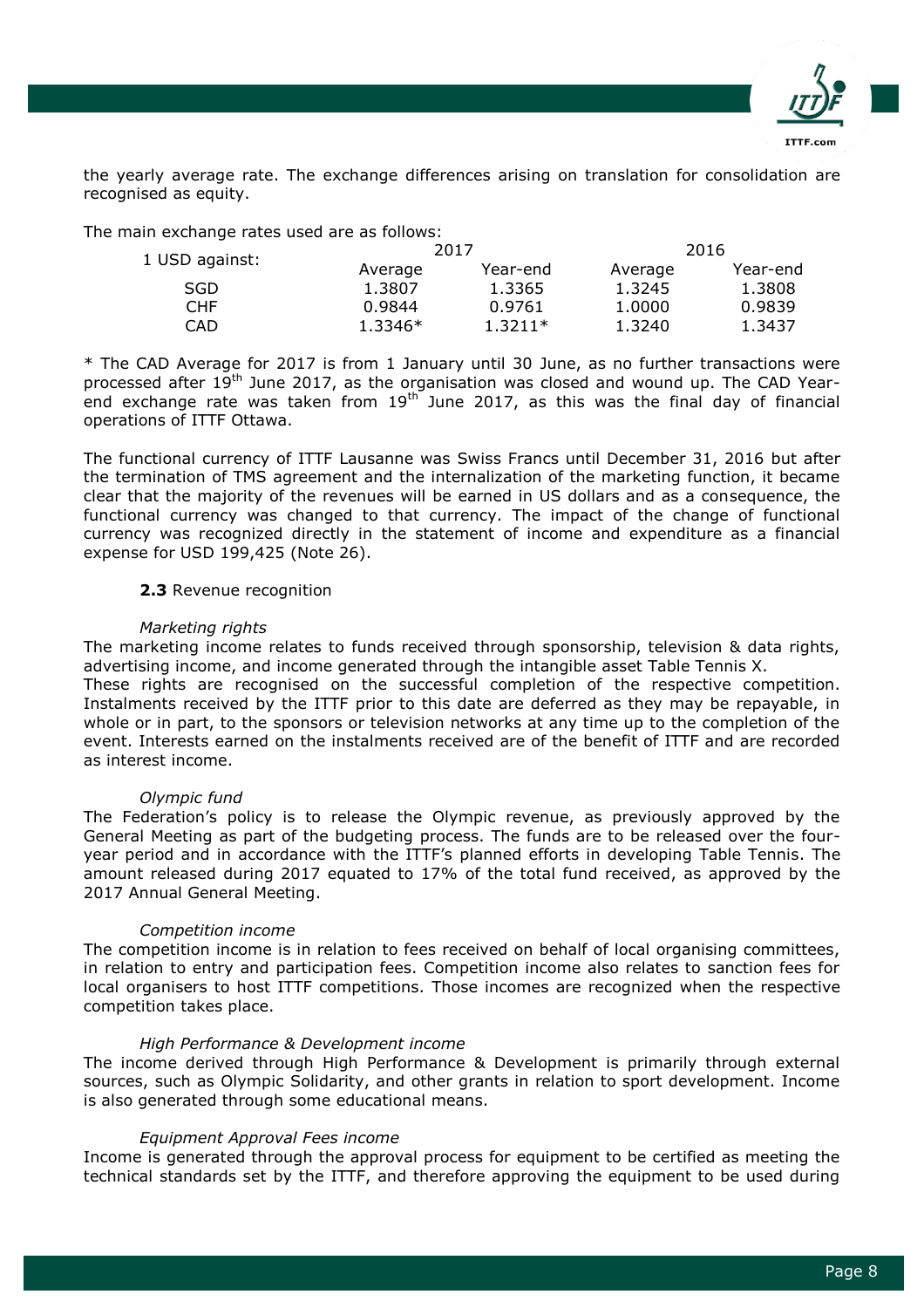

ITTF competitions. The corresponding revenue is recognized over the period covered by the certification granted to equipment distributors.

## **2.4** Tangible & intangible fixed assets

Tangible and intangible fixed assets are stated at acquisition cost less accumulated depreciation/amortisation and any accumulated impairment losses. Assets with finite useful lives are depreciated/amortised on a straight-line basis over their estimated useful lives and assessed for impairment whenever there is an indication that the assets may be impaired. Intangible assets with indefinite useful lives are not amortised but are tested for impairment annually. When assets are retired or otherwise disposed of, the cost of the asset and the related accumulated depreciation/amortisation are removed from the accounts. Any profit or loss on disposal of fixed assets is reflected in the statement of income for the period.

Depreciation and amortization are calculated on the basis of the cost of the assets and on their estimated useful lives and is provided as follows:

| Tangible fixed assets             |                           |
|-----------------------------------|---------------------------|
| Furniture and equipment           | 33.3% straight-line basis |
| Computers                         | 33.3% straight-line basis |
| <b>Building</b>                   | 4% straight-line basis    |
| <b>Museum Collection</b>          | not depreciated           |
| Intangible fixed assets           |                           |
| Table Tennis X intangible asset   | 8.33% straight-line basis |
| IT & Software                     | 33.3% straight-line basis |
| Table Tennis X mobile application | 50% straight-line basis   |

#### **3. Financial risk management**

The Federation's financial instruments consist of cash, fixed term deposits, accounts receivable and accounts payable. The carrying values of these financial instruments approximate their fair value. Unless otherwise noted, it is management's opinion that the Federation is not exposed to significant interest, currency or credit risks arising from these financial instruments.

Most of the Federation's financial instruments (cash at bank and financial assets) are nominated in USD.

#### **4. Related parties**

TMS International

TMS International ("TMS") is an independent, non-profit Marketing Corporation that conducts marketing and commercial activities on behalf of the Federation and other entities.

The ITTF and TMS had a marketing agreement covering the periods 2015-2020 with automatic renewal if all conditions were met, for the period 2021-2024. This contract was including an income-sharing between ITTF (75%) and TMS (25%). On the initiative of ITTF, this agreement was terminated effective 1 January 2017. The termination agreement was approved by ITTF Executive Committee and signed by ITTF and TMS on 2 October 2016.

During the 2016 Financial Year, TMS International made a contribution of USD 6.6 million to the ITTF.

A payment was processed to TMS International following the termination of the agreement between ITTF and TMS International, which saw ITTF pay USD 7.7 million, as a commission towards contracts that were already in place for the period from 2017-2024. However, during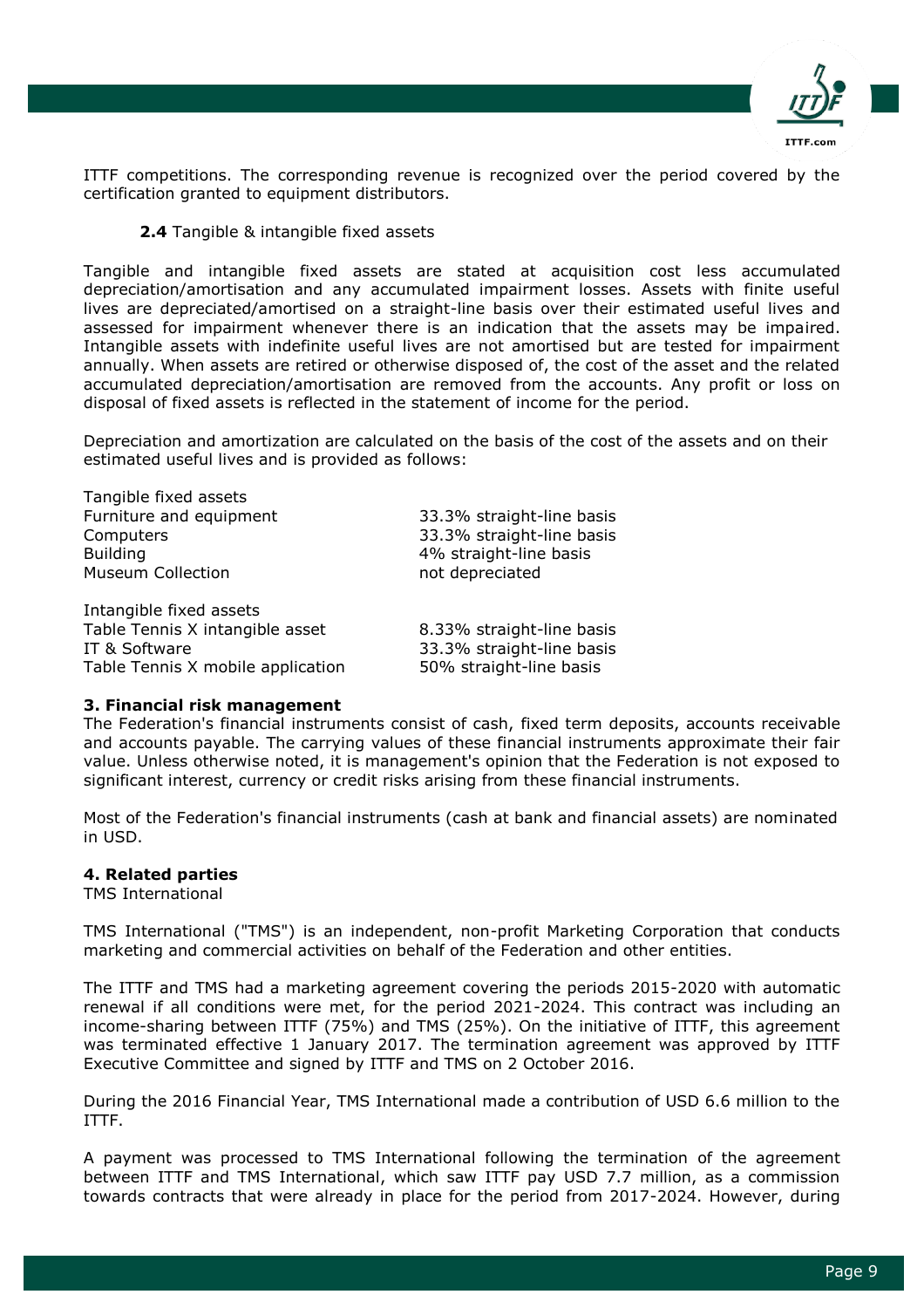

2017, it was evident that not all income would be received as mentioned within the termination contract, therefore the decision was taken to expense the full amount of the payment made to TMS International. Further details about this payment can be found in Note 19.

# **5. Cash, Cash Equivalents and term deposits**

|                             | 2017      | 2016       |
|-----------------------------|-----------|------------|
| Current accounts with banks | 9,087,295 | 18,542,495 |
| Call Accounts               |           | 5,005,829  |
| Money market                | 563       | 179,770    |
| Petty Cash                  | 1,314     | 8,897      |
|                             | 9,089,172 | 23,736,990 |
|                             |           |            |
| Term deposits               |           |            |
| Current                     | 7,200,000 |            |
| Non-current                 | 1,200,000 | 800,000    |
|                             | 8,400,000 | 800,000    |

The ITTF cash in excess resulting from the International Olympic Committee distribution after the 2012 and 2016 Olympic Games was invested in short term money deposits, as well as fixed term deposits, with first ranking banks. These financial assets are accounted for at market value.

The non-current term deposits asset corresponds to the amount of funds which have been received thus far, as an Equity Guarantee liability from the Shanghai Municipal Education Commission and the Chinese Table Tennis Association in relation to ITTF Museum. Further details are available under note 7 below.

The cash, cash equivalents and term deposits are held within the following currencies:

|                                     | 2017       | 2016       |
|-------------------------------------|------------|------------|
| <b>United States Dollars</b>        | 15,987,772 | 23,214,223 |
| <b>Swiss Francs</b>                 | 408,374    | 336,231    |
| Euros                               | 892,442    | 528,108    |
| Singapore Dollars                   | 200,584    | 458,072    |
| <b>Canadian Dollars</b>             |            | 356        |
|                                     | 17,489,172 | 24,536,990 |
| 6. Trade receivables                |            |            |
|                                     | 2017       | 2016       |
| Accounts receivable third parties   | 3,708,428  | 13,604     |
| Accounts receivable related parties | 27,332     | 604,565    |
| Accounts receivable                 | 3,735,760  | 618,169    |
| Accrued income                      | 130,330    |            |
| Bad debt allowance                  | (523,709)  | (23, 328)  |
| Accounts receivable, net            | 3,342,381  | 594,841    |

# **7. ITTF Museum Equity Guarantee and Term Deposit Fund**

An agreement was signed in August 2014 with the Shanghai Municipal Education Commission and the Chinese Table Tennis Association. According to this agreement, a new ITTF Museum opened in Shanghai and is run by the local authorities. ITTF relocated its collection to this new Museum and receives an equity guarantee amounting to USD 2 million split over a 5-year period (from 2014 to 2018). According to the agreement, the amount received is to be maintained in a dedicated bank account until the end of the period. The cumulated amount received for the years 2015 to 2017 (USD 1.2 million) was therefore recognized as a non-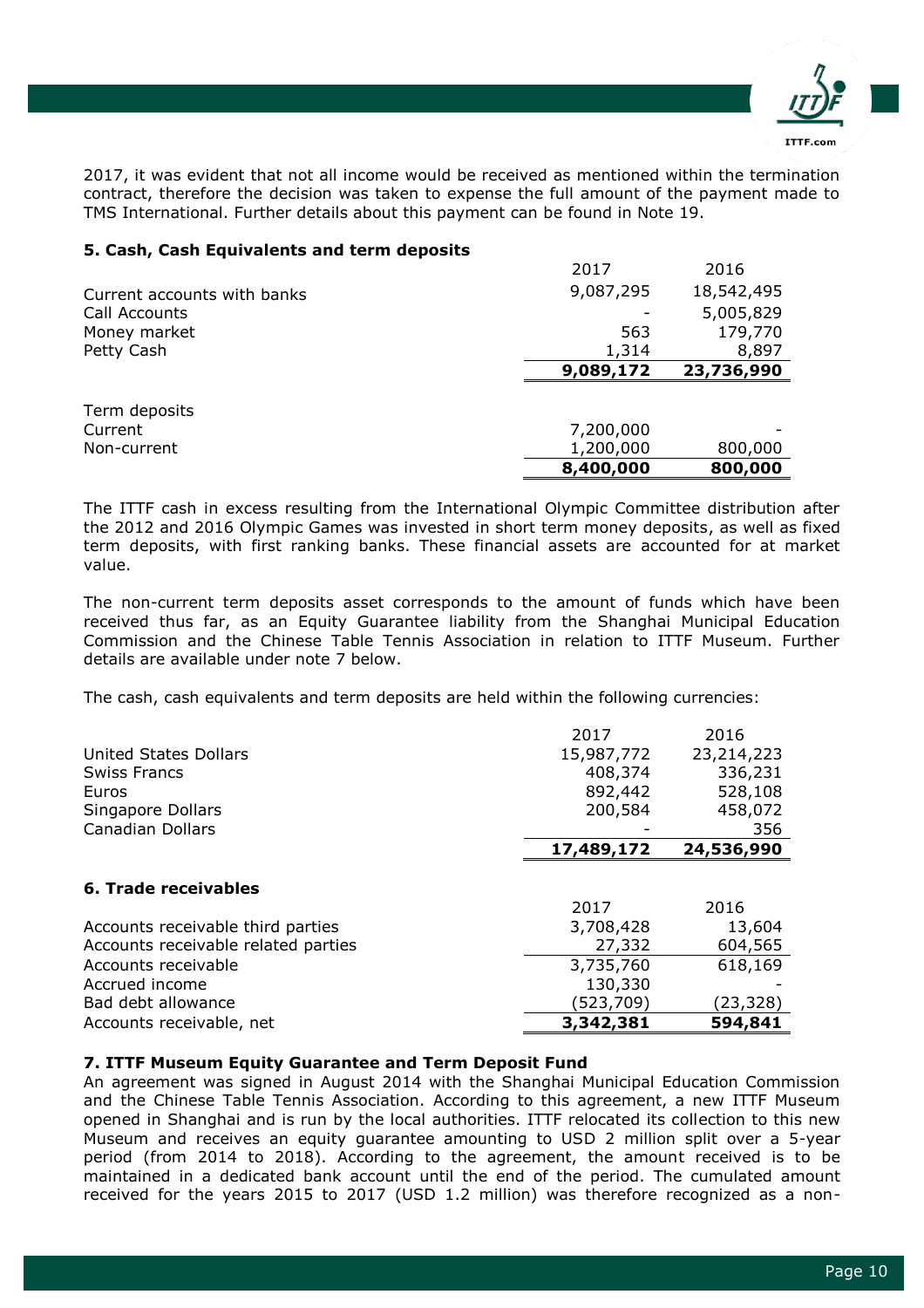

current term deposit and a corresponding amount is recognized as liability as the criteria to recognize revenue are not met. **8. Tangible Fixed Assets**

| 0. . angibit i iktu Asstits               |           |           |
|-------------------------------------------|-----------|-----------|
|                                           | 2017      | 2016      |
| Land and building (Renens)                | 2,981,972 | 3,221,618 |
| Furniture and equipment                   | 72,055    | 45,334    |
| <b>Museum Collection</b>                  | 509,747   | 509,747   |
|                                           | 3,563,774 | 3,776,699 |
| Depreciation incurred during the period   |           |           |
|                                           | 2017      | 2016      |
| Depreciation – Land and building (Renens) | 239,646   | 243,565   |
| Depreciation - Furniture and equipment    | 32,520    | 27,629    |
| Depreciation - Museum Collection          |           |           |
|                                           | 272,166   | 271,194   |
|                                           |           |           |
| 9. Intangible Assets                      |           |           |
|                                           | 2017      | 2016      |
| Internally generated (TTX)                | 251,023   | 175,943   |
| <b>TTX Mobile Application</b>             | 205,768   |           |
| IT Software - Entry & Results System      | 86,540    |           |
|                                           | 543,331   | 175,943   |
|                                           |           |           |
| Amortisation incurred during the period   |           |           |
|                                           | 2017      | 2016      |
| Amortisation - Internally generated (TTX) | 14,293    |           |
| Amortisation - TTX Mobile Application     | 18,107    |           |
| Amortisation - IT Software                | 1,594     |           |
|                                           | 33,994    |           |

The internally generated intangible asset was developed during the years 2016 and 2017 and relates to Table Tennis X, a new discipline of Table Tennis game. Table Tennis X will be amortised over a twelve-year period due to the current master rights licensing agreement in place.

The TTX Mobile Application was developed by an external third party and has an expected useful-life of two years. The completion of the intangible asset was in November 2017, and therefore two months have been amortised during 2017.

The IT Software – Entry & Results System has commenced development, with certain areas already in operation, and therefore the amortization commenced upon initial payment of first installment (December 2017). The expected useful-life is three years.

# **10. Deferred revenues – Olympic funding**

| Olympic funding at the end of the year       | 14,057,369  | 15,152,201  |
|----------------------------------------------|-------------|-------------|
| Foreign exchange impact                      |             |             |
| Used in year                                 | (3,000,000) | (2,700,000) |
| Received in year                             | 1,905,168   | 15,152,201  |
| Olympic funding at the beginning of the year | 15,152,201  | 2,700,000   |
|                                              | 2017        | 2016        |

The amount received during the year 2017 relates to the third and final instalment for the Rio 2016 Olympic Games, whereas the first two instalments were received during 2016, and have been accounted for accordingly.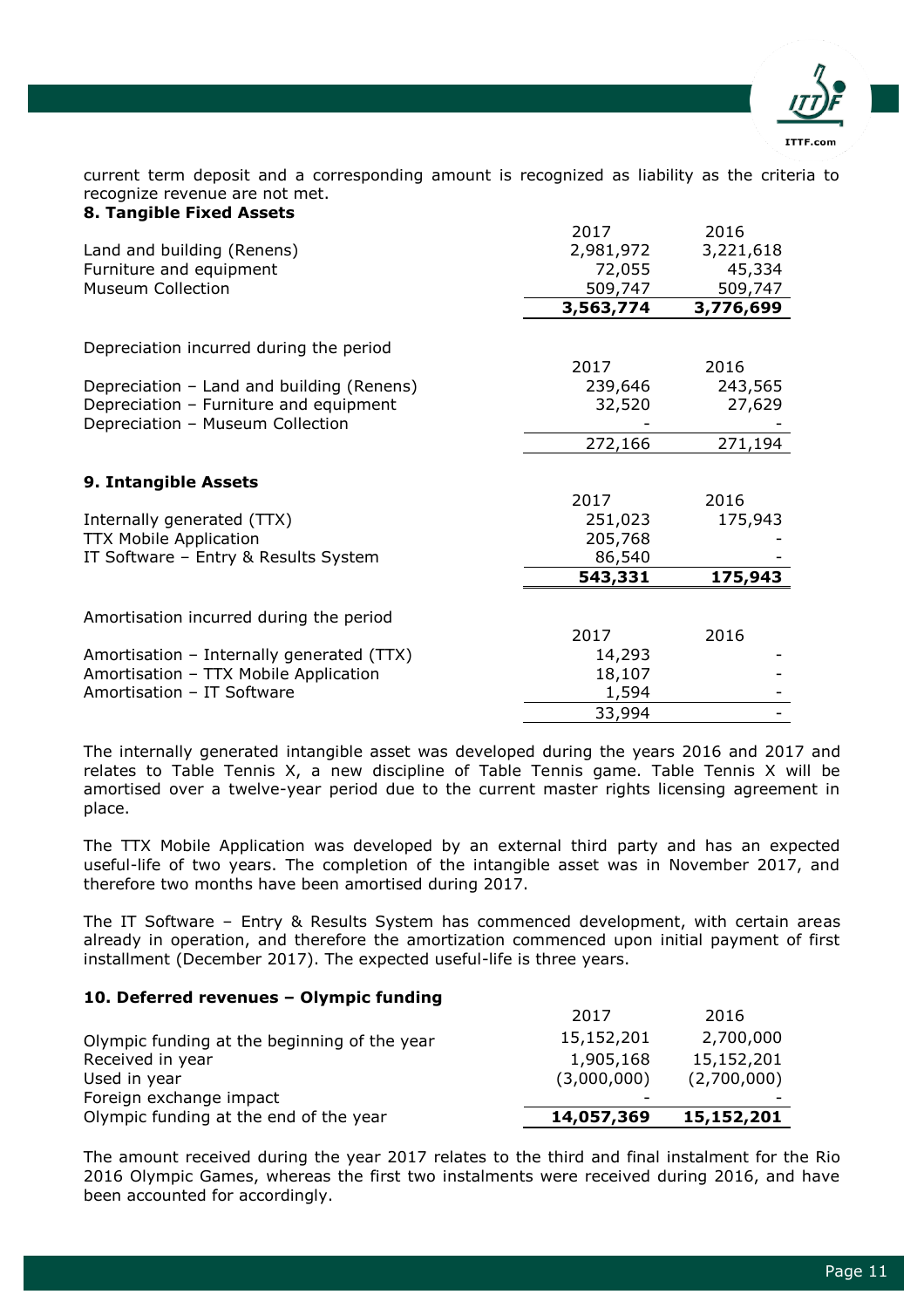

|                                                                                         | 2017        | 2016       |
|-----------------------------------------------------------------------------------------|-------------|------------|
| Deferred income & advance equipment                                                     |             |            |
| approvals                                                                               | 830,025     | 842,178    |
| Accrued expenses                                                                        | 1,320,073   | 903,633    |
|                                                                                         | 2,150,098   | 1,745,811  |
|                                                                                         |             |            |
| The deferred income includes USD 317'985 of licensing revenues from the Table Tennis X. |             |            |
| 12. Equity                                                                              |             |            |
|                                                                                         | 2017        | 2016       |
| Unrestricted funds at the beginning of the year                                         | 10,388,576  | 9,408,883  |
| Net profit for the period                                                               | (4,169,355) | 1,976,368  |
| Unrestricted funds at the end of the year                                               | 6,219,221   | 11,385,252 |
| Currency translation adjustment                                                         | (13, 333)   | (406, 353) |
| Equity (audited figures)                                                                | 6,205,888   | 10,978,899 |
|                                                                                         |             |            |
| Impact of the restatement of prior year figures on:                                     |             |            |
| Unrestricted funds at the beginning of the year                                         |             | (400,000)  |
| Net profit for the period                                                               |             | (400, 000) |
| Unrestricted funds at the beginning of the year                                         |             | (800,000)  |
| Impact of the closing of Ottawa activities on:                                          |             |            |
| Unrestricted funds at the end of the year                                               |             | (196, 676) |
| Currency translation adjustment                                                         |             | 196,676    |
|                                                                                         |             |            |
| Unrestricted funds at the beginning of the year                                         |             | 9,008,883  |
| Net profit for the period                                                               |             | 1,576,369  |
| CTA recognized within restricted fund                                                   |             | (196, 676) |
| Unrestricted funds at the end of the year (after restatement)                           |             | 10,388,576 |
|                                                                                         |             |            |
| Currency translation adjustment                                                         |             | (209, 677) |
| Equity (after restatement)                                                              | 6,205,888   | 10,178,899 |
|                                                                                         |             |            |
| 13. Marketing income                                                                    |             |            |
|                                                                                         | 2017        | 2016       |
| Sponsorship income                                                                      | 6,912,085   | 350,366    |
| Television & Data Rights                                                                | 6,083,675   | 6,614,724  |
| Advertising income                                                                      | 245,084     | 10,148     |
| Social Media income                                                                     | 89,539      |            |
| <b>TTX Project</b>                                                                      | 508,956     |            |
|                                                                                         | 13,839,339  | 6,975,238  |

**11. Deferred income and accrued expenses**

During 2017, the ITTF received all marketing income directly, whereas during 2016, the marketing income was received through a related party – TMS International. The significant increase was due to managing the commercial rights of the ITTF internally, rather than through a related, or third, party.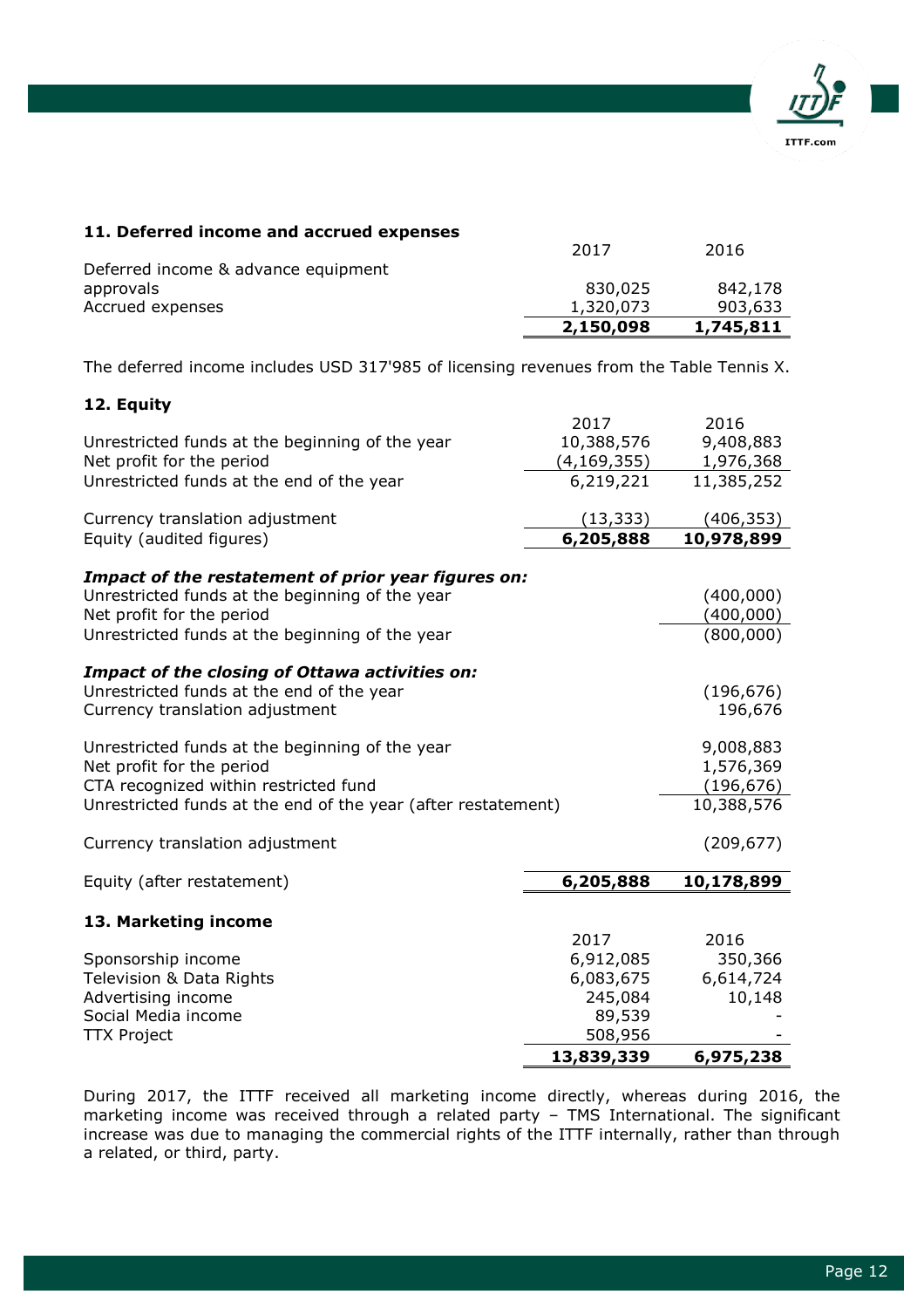

Based on the previous contract with TMS International, and the revenue share structure of 75% for ITTF and 25% for TMS, it can be assumed that the Marketing income generated by TMS International would have been USD 8.8 million, in which ITTF received 75% of these incomes.

# **14. Competitions income**

|                                           | 2017                | 2016               |
|-------------------------------------------|---------------------|--------------------|
| World Title events                        | 19,749              | 4,610              |
| <b>ITTF World Tour</b>                    | 27,653              | 49,540             |
| <b>ITTF Challenge</b>                     | 41,471              |                    |
| Para Table Tennis                         | 130,864             | 96,571             |
| <b>Other Competitions</b>                 | 5,978               |                    |
|                                           | 225,715             | 150,721            |
|                                           |                     |                    |
| 15. High Performance & Development income | 2017                | 2016               |
| Grants                                    | 168,891             | 50,000             |
| Education                                 | 25,298              | 29,126             |
| <b>Olympic Solidarity</b>                 | 136,008             | 78,700             |
| Other Income                              | 104,544             | 149,204            |
|                                           | 434,740             | 307,030            |
|                                           |                     |                    |
| 16. Equipment Approval Fees               | 2017                | 2016               |
| <b>Balls</b>                              | 318,809             | 280,427            |
| <b>Racket Coverings</b>                   | 605,934             | 470,395            |
| <b>Tables</b>                             | 215,620             | 198,560            |
| <b>Nets</b>                               | 25,804              | 24,000             |
| Sports Flooring                           | 49,246              | 50,800             |
| <b>Equipment Testing Fees</b>             | 36,053              | 239,275            |
|                                           |                     |                    |
|                                           |                     |                    |
|                                           | 1,251,466           | 1,263,457          |
| 17. Other income                          |                     |                    |
|                                           | 2017                | 2016               |
| Merchandise                               | 22,965              | 20,763             |
| Publications                              | 2,743               | 475                |
| <b>URC Exam Fees</b>                      | 5,286               | 41,072             |
| Rental income                             | 137,033             | 124,750            |
| Other income                              | 148,777             | 123,916            |
| Interest                                  | 17,612              | 1,084              |
|                                           | 334,416             | 312,060            |
| 18. Competitions expenses                 |                     |                    |
|                                           | 2017                | 2016               |
| World Title events                        | 2,667,437           | 2,804,788          |
| <b>ITTF World Tour</b>                    | 2,920,518           | 1,200,310          |
| <b>ITTF Challenge</b>                     | 402,544             |                    |
| <b>ITTF World Junior Circuit</b>          | 160,302             | 153,003            |
| Para Table Tennis                         | 23,979              | 2,801              |
| <b>Continental Competitions</b>           | 125,313             | 31,638             |
| <b>Other Competitions</b>                 | 32,311              | 9,188              |
| Human Resources - Salaries & Services     | 309,792             | 520,898            |
| Human Resources - Expenses                | 91,082<br>6,733,278 | 1,900<br>4,724,526 |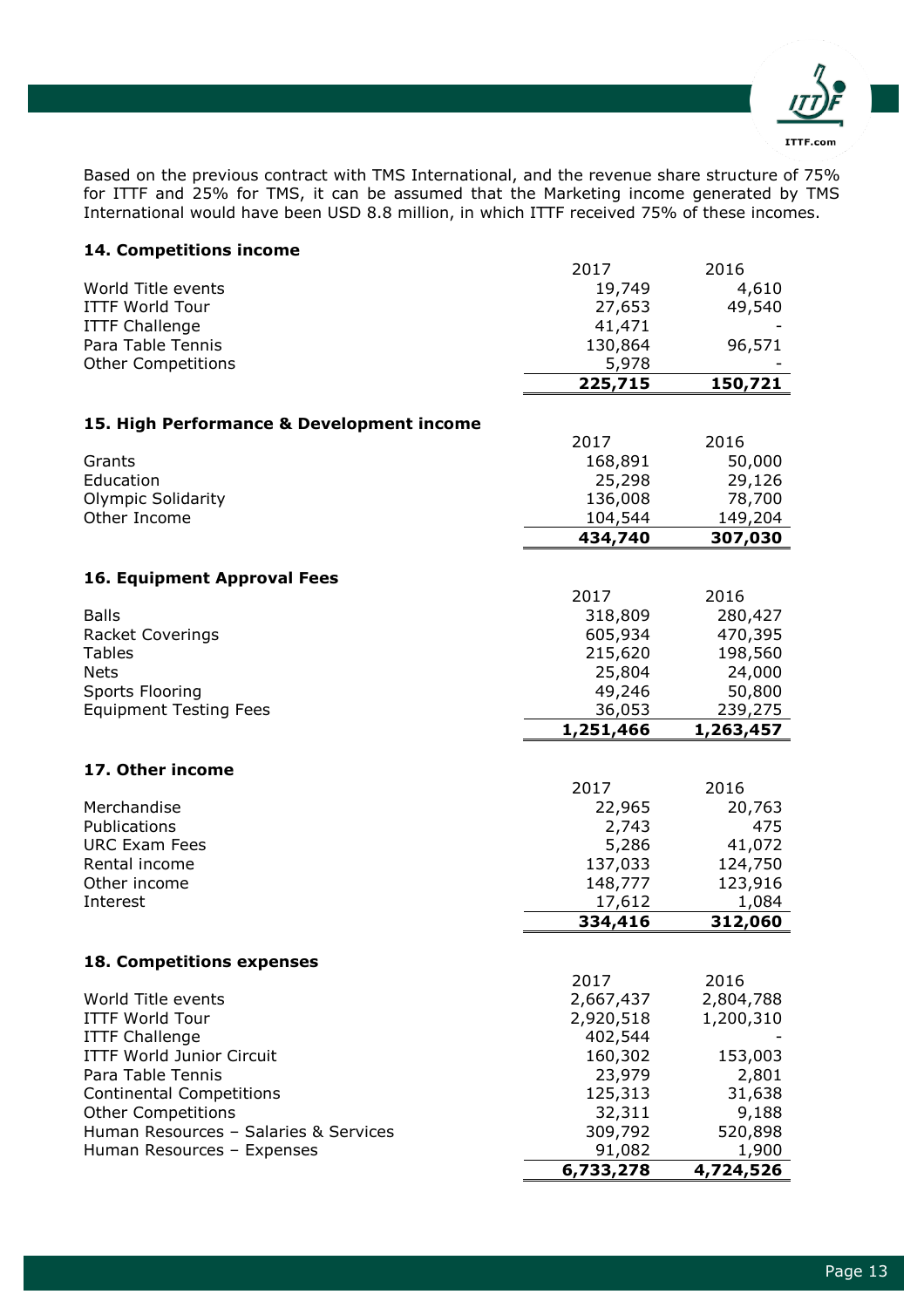

# **19. Marketing expenses**

|                                       | 10,569,094 | 882,480 |
|---------------------------------------|------------|---------|
| Human Resources - Expenses            | 223,354    | 141,458 |
| Human Resources - Salaries & Services | 543,941    | 229,187 |
| <b>TTX Project</b>                    | 160,304    | 32,434  |
| Marketing Agreements                  | 151,534    | 196,940 |
| <b>Commercialisation Agreements</b>   | 670,812    |         |
| <b>Marketing Events</b>               | 115,767    | 139,026 |
| Sponsorship expenses                  | 125,634    |         |
| Media expenses                        | 68,662     | 38,759  |
| Marketing expenses                    | 8,509,086  | 104,676 |
|                                       | 2017       | 2016    |

Marketing expenses includes both internal and external commissions in relation to income received for commercial rights sold. Within this balance is the full payment processed to TMS International following the termination agreement between ITTF and TMS International, which saw ITTF pay USD 7.7 million, as a commission towards contracts that were already in place for the period from 2017-2024. However, during 2017, it was evident that not all income would be received as mentioned within the termination contract, therefore the decision was taken to expense the full amount of the payment made to TMS International.

## **20. Administration expenses**

|                                       | 2017      | 2016      |
|---------------------------------------|-----------|-----------|
| Lausanne Office                       | 280,016   | 333,432   |
| Singapore Office                      | 53,632    | 41,202    |
| Ottawa Office                         | 15,555    | 29,016    |
| Home Offices                          | 44,431    |           |
| Depreciation                          | 306,159   | 271,194   |
| <b>Professional Services</b>          | 342,407   | 111,609   |
| Websites                              | 170,196   | 90,241    |
| Technology & Software                 | 73,226    | 79,437    |
| Publications                          | 40,680    | 51,982    |
| <b>Intellectual Property</b>          | 13,490    | 16,770    |
| Anti-Doping                           | 44,350    | 30,453    |
| Postage & Couriers                    | 35,113    | 64,589    |
| Bank Fees & Charges                   | 19,847    | 22,087    |
| Other Expenses                        | 592,847   | 12,215    |
| Human Resources - Salaries & Services | 1,024,185 | 707,521   |
| Human Resources - Expenses            | 236,360   | 72,577    |
|                                       | 3,292,494 | 1,934,325 |

It should be noted that Bad & Doubtful Debts totaled USD 549,693 during 2017 and is presented within Other Expenses.

#### **21. High Performance & Development expenses**

|                                       | 2017    | 2016    |
|---------------------------------------|---------|---------|
| Continental Development               | 929,618 | 830,652 |
| High Performance                      | 345,575 | 137,633 |
| Education                             | 59,121  | 34,788  |
| Corporate Social Responsibility       | 48,360  | 138,087 |
| Human Resources - Salaries & Services | 320,817 | 427,350 |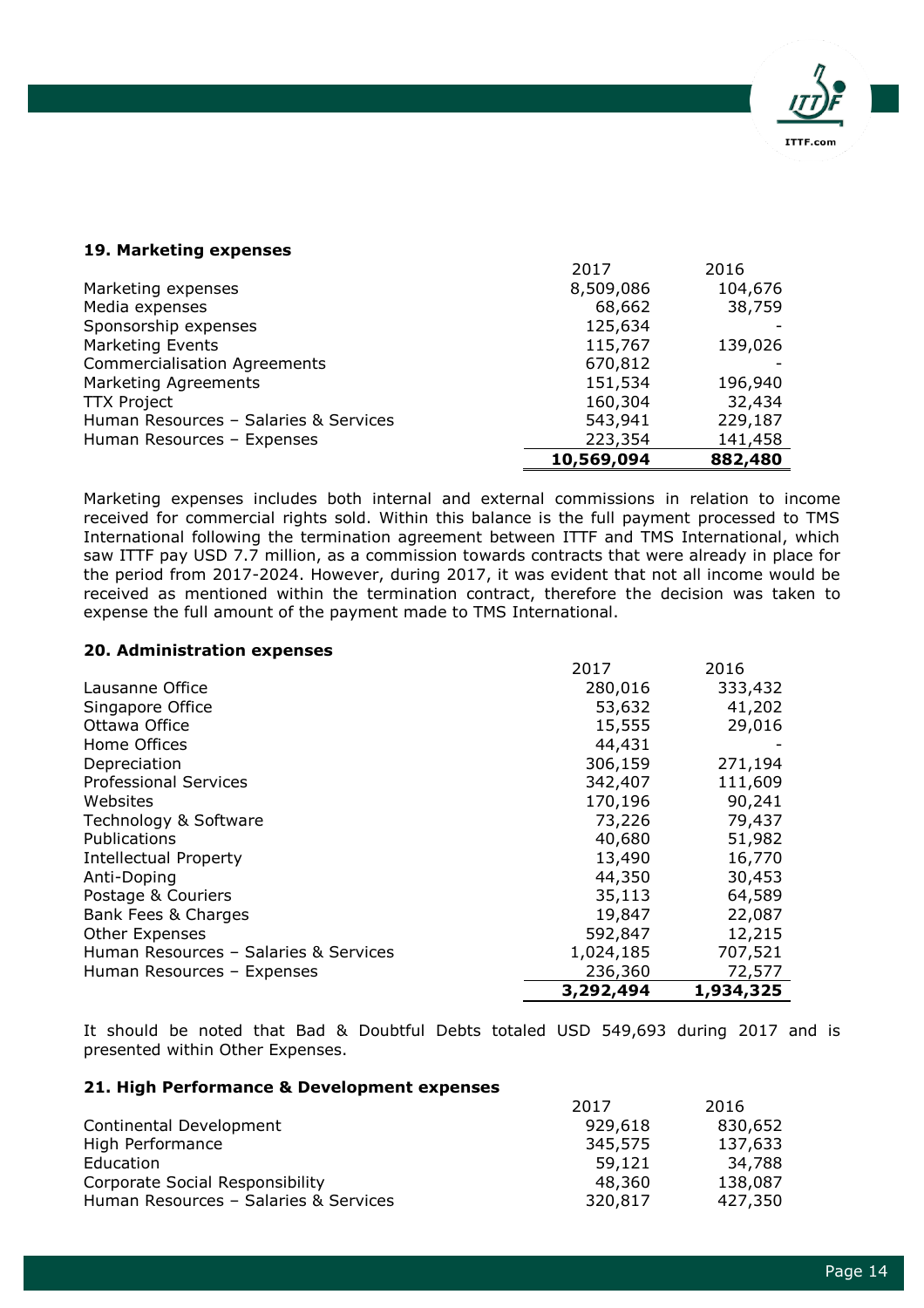

| Human Resources - Expenses          | 117,295   | 10,640    |
|-------------------------------------|-----------|-----------|
|                                     | 1,820,786 | 1,579,150 |
|                                     |           |           |
| 22. Governance expenses             |           |           |
|                                     | 2017      | 2016      |
| AGM & BoD                           | 26,071    | 14,175    |
| <b>ITTF President</b>               | 306,767   | 265,827   |
| Executive Committee                 | 175,159   | 68,382    |
| <b>Commissions &amp; Committees</b> | 110,289   | 89,129    |
| <b>Affiliation Fees</b>             | 5,984     | 6,333     |
| <b>Working Groups</b>               | 41,937    | 71,102    |
| <b>Continental Meetings</b>         | 667       | 640       |
| <b>Multi-Sport Games</b>            | 6,381     |           |
|                                     | 673,255   | 515,588   |

It should be noted that within the expenses incurred in relation to the ITTF President USD 94,233 was paid as an honorarium for the services provided, this figure is also shown within Note 25.

# **23. Equipment expenses** 2017 2016 Table Tennis Equipment Testing Fees 126,709 200,287<br>Racket Control expenses 13,045 7,331 13,045 Racket Control expenses 7,331  **134,040 213,332 24. Olympic & Paralympic Games expenses** 2017 2016 Olympic Games 2,930 608,313 Youth Olympic Games Paralympic Games **and Solution** Contract the Contract of the Contract of the Contract of the Contract of the Contract of the Contract of the Contract of the Contract of the Contract of the Contract of the Contract of the C  **2,930 619,022 25. Human Resources** 2017 2016 ITTF Employees (Lausanne) 505,269 317,799 ITTF Employees (Singapore) 414,020 211,407 ITTF Service Providers 2008 1,230,642 1,355,750 ITTF President 94,233 68,382  **2,244,164 1,953,338** 2017 2016 Management Team 334,820 299,879 Marketing Department 1990 129,187 129,187 Competition Department 309,792 520,898 High Performance & Development Department 320,817 427,350 Operations Department 640,561 407,642 ITTF President 94,233 68,382  **2,244,164 1,953,338**

The amounts shown above include both ITTF employees, and ITTF service providers, and provides a breakdown between the different human resource costs between each of the operating departments within the ITTF.